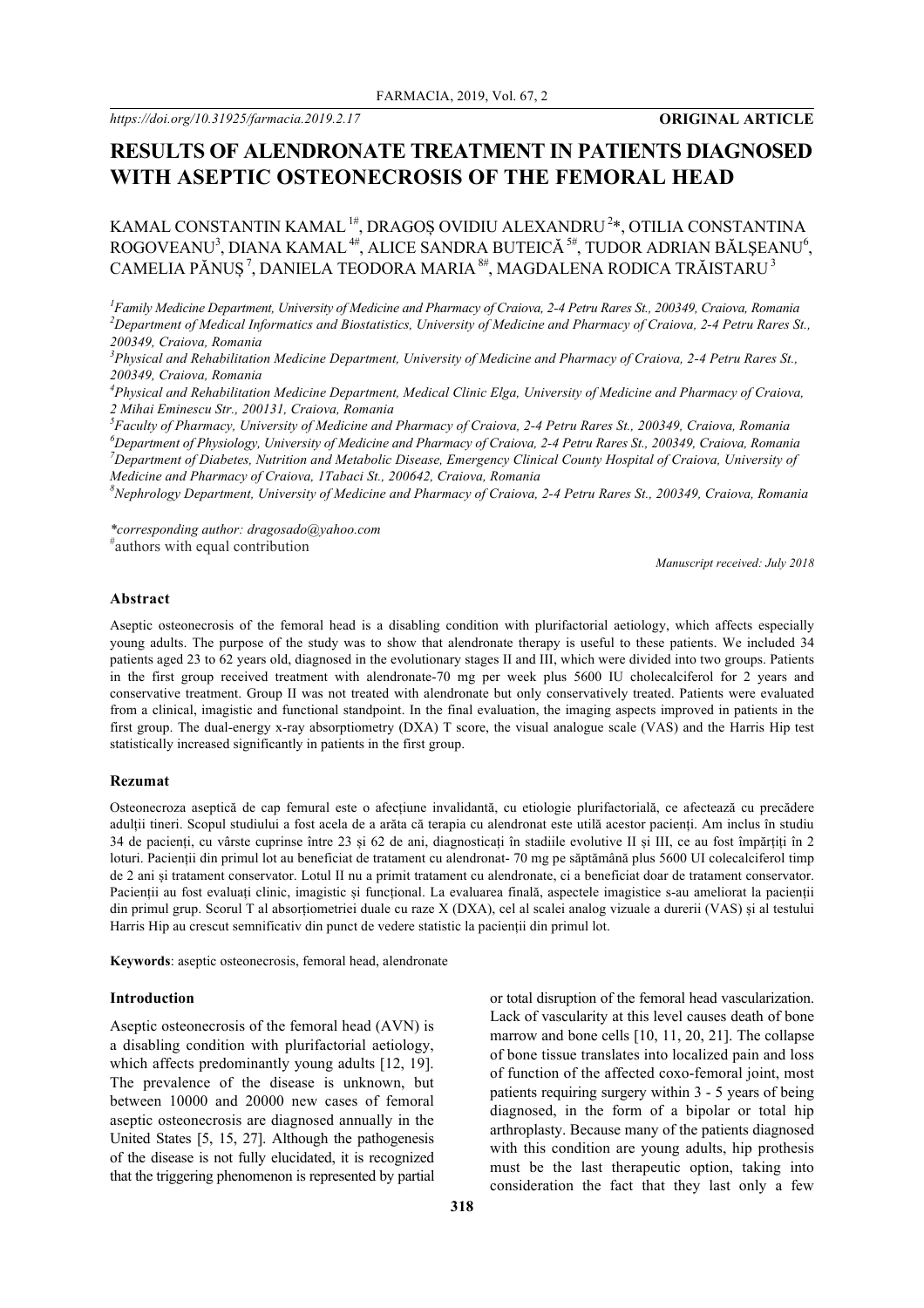years, requiring periodic adjustment and inspection, therefore, when feasible, attempts should be made to save the femoral head prior to collapse with the use of less invasive treatment options [17]. Bisphosphonates (Bps) are potent anti-reabsorbent agents that act by inhibiting the action of mature osteoclasts in the bone, which theoretically normalizes uncoupled bone remodelling, contributing to femoral head collapse [8, 13, 14]. Of different Bps, alendronate is the most widely prescribed and obvious one [15]. Alendronic acid or alendronate is a nitrogen-containing, second generation bisphosphonate, that binds to and inhibits the activity of farnesyl pyrophosphate synthetase, preventing this way the alterations of small GTPase signalling proteins, which have an important role in speeding up the osteoclast turnover. As a result, bone resorption and turnover are reduced.

The purpose of the study was to determine the role that alendronate therapy has in the treatment of the patients diagnosed with this condition.

### **Materials and Methods**

A randomized blind study was conducted over two years (Jan 2015 - Dec 2017). We included 34 patients aged between 23 and 62 years old, diagnosed with aseptic osteonecrosis of the femoral head, in the evolutionary stages II and III (Liver and Arlet staging), admitted in the Physical and Rehabilitation Medicine Department of the Municipal Hospital "Filantropia" Craiova, Romania. The inclusion criteria consisted in a diagnosis for aseptic necrosis of the femoral head, a modified T dual-energy x-ray absorptiometry (DXA) score, and the visualization of an alteration of the femoral head histoarchitecture. The exclusion criteria were represented by a normal T DXA score, as well as minimal changes in bone tissue structure surrounding the affected area, and the pre-existence of another condition that could have caused the loss of bone mass.

The patients were divided into two groups. Group I-16 patients treated with alendronate-70 mg *per* week plus 5600 IU cholecalciferol (vitamin D) for 2 years and other means of conservative treatment hygiene-dietary measures, lifestyle changes, wearing walking aids, physiotherapy, kinetotherapy. Group II, 18 patients without treatment with alendronate, only with conservative treatment. Patients in both groups also benefited from pain medication if needed. In order to monitor the therapeutic outcomes, patients were clinically and paraclinically evaluated at study inclusion and at the end of the study. Paraclinic investigations were represented by the collection of several common blood tests, blood inflammation markers such as erythrocyte sedimentation rate (ESR), fibrinogen, C reactive protein (CRP), and other blood tests like calcium level, vitamin D, thyroid tests - tyroid-stimulating hormone level (TSH), parathyroid hormone level, protein electrophoresis, alkaline phosphatase, performed in the hospital lab and imaging techniques. Commercial kits and biochemical methods used to determine biochemical parameters were the following: for the haematological parameters the hospital lab used automatic blood count BM-800, for fibrinogen STAGO kit was by the coagulometry method, for ESR- graduated sedimentation rack with vertical test tubes. For the biochemical parameters the lab used the KONELAB60I kit, using a spectrophotometric method and for CRP the Manual Imuno kit. The bone mineral density assessment, initially and at the end of the study, was performed using imaging techniques: X-rays, MRI (magnetic resonance imaging), computed tomography (CT) and DXA test. Pain intensity evaluation was performed using the VAS analogue-visual (VAS) pain scale, and the functionality was evaluated using the Harris Hip scale.

The study has obtained approval from the Ethics Committee of the University of Medicine and Pharmacy of Craiova, Romania, number 217/24.11.2017. Each patient signed an informed consent, they were previously handed a form in which they were presented all the information related to the participation in the study. Clinical data and the collection of biological material were achieved after obtaining the written informed consent from the patients.

# **Results and Discussion**

In the two groups, 34 patients were diagnosed with aseptic osteonecrosis of the femoral head with mixedtraumatic and non-traumatic aetiology, Stages II and III, Ficat and Arlet, aged 23 to 62 years old, with an average age of 43.94 years. The study group was composed of 25 men and 9 women with a sex ratio male:female of 3:1. The results of laboratory blood tests were normal in almost all the patients included in the study, except ESR, fibrinogen, alkaline phosphatase, gamma glutamyl transferase, glutamic oxaloacetate transferase (GOT), glutamic pyruvate transaminase (GPT), total cholesterol in 5 patients who showed slightly increased values, without diagnostic value for other conditions that could have triggered loss of bone mass.

Following initial imaging evaluation, changes in bone tissue from the affected hip, in some cases to the contralateral, such as bone loss, increased bone transplantation, and loss of trabecular structure were noted. In the final evaluation, both on X-rays and on MRI images, these aspects improved in several patients from the first group. In patients in whom we noticed an improvement in bone structure, we noticed that the trabecular bone matrix began to recover, gaining more or less regular appearance with the persistence of some of the initial deformities, the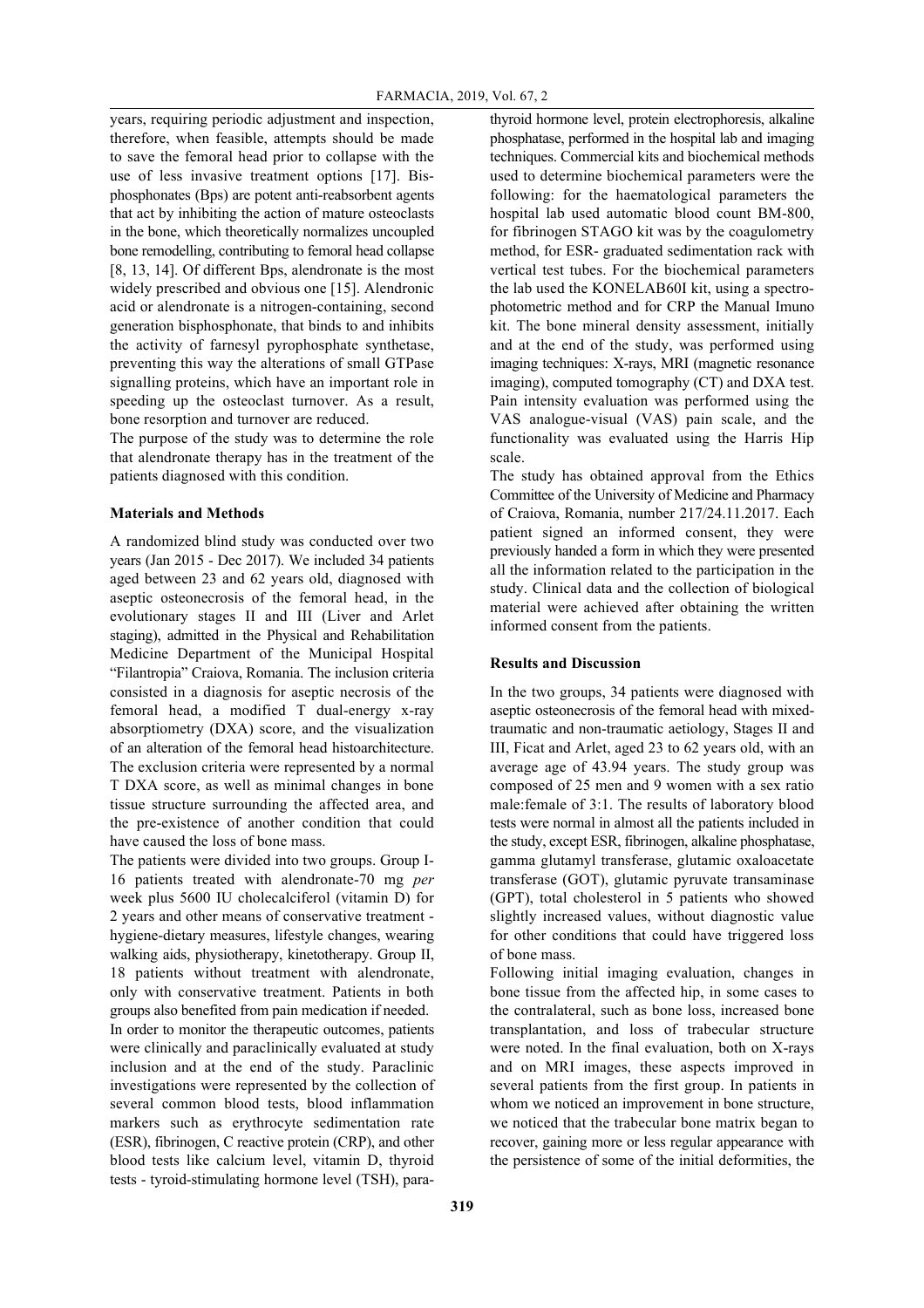articular space was preserved or subjected to minimal changes.

Imaging investigations are the basis for the diagnosis and subsequent assessment of patients with this condition. Radiographic, aseptic osteonecrosis have a common element - the emergence of a well-defined condensation zone, or isolated through a peripheral area of reduced intensity. MRI is the non-invasive imaging technique with the highest degree of specificity and sensitivity used in the diagnosis of femoral head aseptic necrosis [21].

Being more quantifiable, we compared the distributions of the two groups according to the T DXA score (Figure 1), and we found that in group I there was a statistically significant improvement (p Chi square =  $0.026 \leq 0.05$ , while, for group II, the observed differences were not significant (p Chi square  $=$  $0.870 > 0.05$ .



DXA test, T score values

The DXA test is considered the gold standard in identifying qualitative and quantitative changes in bone tissue, especially in patients experiencing rapid bone loss, being very useful in selecting patients with pharmacological treatment as well as monitoring the effectiveness of anti-resorptive therapy.

Femoral head aseptic osteonecrosis affects especially young adults between the 3rd and  $5<sup>th</sup>$  decades of life. [8, 12, 14, 24] It is considered that the average age of patients diagnosed with this condition at the time of the first hip arthroplasty is 38 years [8]. It affects 4 times more men than women [14, 24].

The purpose of the treatment in osteonecrosis of the femoral head, based on the evolutionary stage, is to stop the lesion evolution, to prevent femoral head collapse and to prevent the occurrence of arthrosis changes [14]. There is no general consensus regarding the preclinical treatment of femoral aseptic necrosis [16], but patients, regardless of their aetiology, should be encouraged, even at an early stage, to stop drinking and smoking. Pharmacological treatment in the incipient stages is achieved by the use of cholesterollowering drugs, anticoagulants, vasodilators and bisphosphonates [9, 17, 25, 26]. In the last decade, many studies have investigated the application of Bps in the treatment of AVN [1-4, 6, 7, 12, 15, 18, 22, 23, 28]. Alendronic acid seems to be quite effective in preventing early collapse of the femoral head in patients diagnosed early in the disease [3], it has a high affinity for bone mineral and is taken up during osteoclast resorption.

We compared our results with those obtained in similar studies that target patients diagnosed with aseptic osteonecrosis of different aetiologies, stage II and III classified by X-ray and IRM images, according to Ficat and Arlet classification.

In a study conducted by Agarwala *et al*. in 2011, in which patients diagnosed in stage III AVN received alendronate treatment - 70 mg weekly plus calcium and vitamin D, for 3 years, it was demonstrated that alendronate would delay progression of AVN and avoid early indication of surgery in mid-term follow-up [18]. Other studies by Nishii *et al*. two groups of patients were compared - in the first were included patients who received alendronate 10 mg *per* day without any walking assistance *versus* the second group of patients in which patients did not receive alendronate or walking assistance either. They observed that the patients who had received alendronate had less pain and a lower frequency of femoral head collapse when compared to the control group [4].

VAS scores (Figure 2), were similar at the initial evaluation for all the patients included in the study regardless of the group they were in  $(p = 0.386)$ , which allowed us to compare the effect of the two treatments. While both groups showed an improvement in VAS values, the decrease for the first group was greater than the second one ( $p = 0.000846$  *versus*  $p =$ 0.000728), which is also emphasized by the decrease of p values when comparing the VAS scores at the end of the trial ( $p = 0.110 > 0.005$  - non-significant difference).



As for the Harris Hip Score values, there was no significant difference between the two groups at the initial evaluation ( $p = 0.189$ ), which allows us to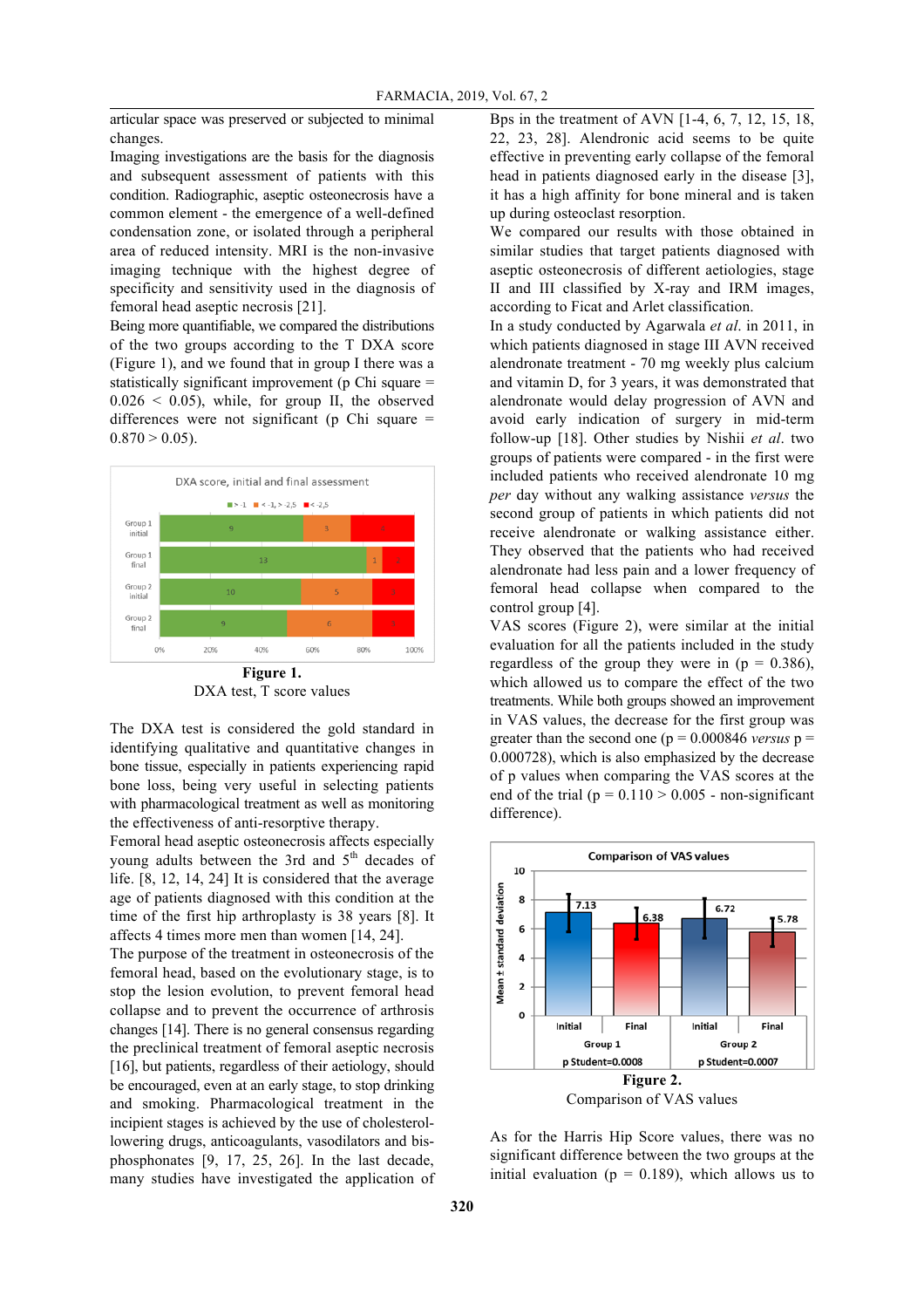compare the effect of the two treatments. While both groups showed an improvement in the Harris hip score, the incidence for the first group was higher than the second one ( $p = 0.000005$  *versus*  $p =$ 0.042).



Comparison of Harris Hip score values

When comparing the VAS values with the Harris hip score, we can conclude that the functional benefits and perceived pain relief were greater for the first group. Chen *et al*. published a study on the clinical efficacy of alendronate treatment of early-stage adult non-traumatic avascular necrosis of femoral head conducted in 2011 in which patients who received 70 mg of alendronate weekly for 3 months showed improved Harris Hip Score and VAS score. They also concluded that alendronate is effective in the treatment of early adult non-traumatic AVN [2]. Another clinical study conducted by Lai *et al*. showed a better Harris Hip Score and VAS score in patients who received alendronate 10 mg *per* day for a period of 2 years. Also, alendronate seemed to prevent the early collapse of the femoral head in the hips [1].

### **Conclusions**

We consider that the treatment with alendronate in patients diagnosed with aseptic osteonecrosis of the femoral head, regardless of age and aetiology, may play an important role in slowing down bone destruction in the affected area and appears to prevent early femoral head collapse in patients diagnosed in the incipient stages of this condition. The treatment with alendronate increases the functionality and reduces the perceived pain of the patients.

#### **References**

- 1. Agarwala S, Sule A, Pai BU, Joshi VR, Alendronate in the treatment of avascular necrosis of the hip. *Rheumatology*, 2002; 41(3): 346-347.
- 2. Agarwala S, Jain D, Joshi VR, Sule A, Efficacy of alendronate, a bisphosphonate, in the treatment of AVN of the hip. A prospective open-label study. *Rheumatology*, 2005; 44(3): 352-359.
- 3. Agarwala S, Shah S, Joshi VR, The use of alendronate in the treatment of avascular necrosis of the femoral head: follow-up to eight years. *J Bone Joint Surg Br.*, 2009; 91(8): 1013-1018.
- 4. Agarwala S, Shah SB, Ten-year follow-up of avascular necrosis of femoral head treated with alendronate for 3 years. *J Arthroplasty*, 2011; 26(7): 1128-1134.
- 5. Babis GC, Sakellariou V, Parvizi J, Soucacos P, Osteonecrosis of the femoral head. *Orthopaedics*, 2011; 43(1): 39-48.
- 6. Cardazo JB, Andrade DM, The use of bisphosphonate in the treatment of avascular necrosis: a systematic review. *Clin Rheumatol.*, 2008; 27(6): 685-688.
- 7. Chen CH, Chang JK, Lai KA, Alendronate in the prevention of collapse of the femoral head in nontraumatic osteonecrosis: a two-year multicenter, prospective, randomized, double-blind, placebocontrolled study. *Arthritis Rheum.*, 2012; 64(5): 1572-1578.
- 8. Ettienne G, Mont MA, The diagnosis and treatment of nontraumatic osteonecrosis of the femoral head. *Instr Course Lect.*, 2004; 53: 67-85.
- 9. Garino JP, The treatment of avascular necrosis of the femoral head- a commentary. *Univ Peenylv Orthop J.*, 2000; 13: 96.
- 10. Kamal D, Alexandru DO, Kamal KC, Streba CT, Grecu DC, Mogoantă L, Macroscopic and microscopic findings in avascular necrosis of the femoral head. *Rom J Morphol Embryol.*, 2012; 53(3): 557-561.
- 11. Kamal D, Trăistaru MR, Alexandru DO, Kamal CK, Pirici D, Pop OT, Mălăescu DG, Morphometric findings in avascular necrosis of the femoral head. *Rom J Morphol Embryol.*, 2012; 53(Suppl3): 763-767.
- 12. Kamal D, Trăistaru MR, Kamal KC, Alexandru DO, Ion DA, Grecu DC, Macrophage response in patients diagnosed with aseptic necrosis of the femoral head presenting different risk factors. *Rom J Morphol Embryol.*, 2015; 56(1): 163-168.
- 13. Kaushik AP, Das A, Cui Q, Osteonecrosis of the femoral head: an update in year 2012. *World J Orthop.*, 2012; 3(5): 49-57.
- 14. Lai KA, Shen WJ, Yang CY, The use of alendronate to prevent early collapse of the femoral head in patients with nontraumatic osteonecrosis. A randomized clinical study. *J Bone Joint Surg Am.*, 2005; 87(10): 2155-2159.
- 15. Lieberman JR, Berry DJ, Mont MA, Aaron RK, Osteonecrosis of the hip in the 21st century. *Instr Course Lect.*, 2003; 52: 337-355.
- 16. Luo RB, Lin T, Zhong HM, Yan SG, Wang JA, Evidence for using alendronate to treat avascular necrosis of the femoral head: a systematic review. *Med Sci Monit.*, 2014; 20: 2439-2447.
- 17. Malizos KN, Karantanas AH, Osteonecrosis of the femoral head: etiology, imaging and treatment. *Eur J Radiol.*, 2007; 63: 16-28.
- 18. Marker DR, Seyler TM, Treatment of early stage osteonecrosis of the femoral head. *J Bone Joint Surg Am.*, 2008; 90(Suppl4): 175-187.
- 19. Niishii T, Sugano N, Miki H, Does alendronate prevent collapse in osteonecrosis of the femoral head?. *Clin Orthop Relat Res.*, 2006; 443: 273-279.